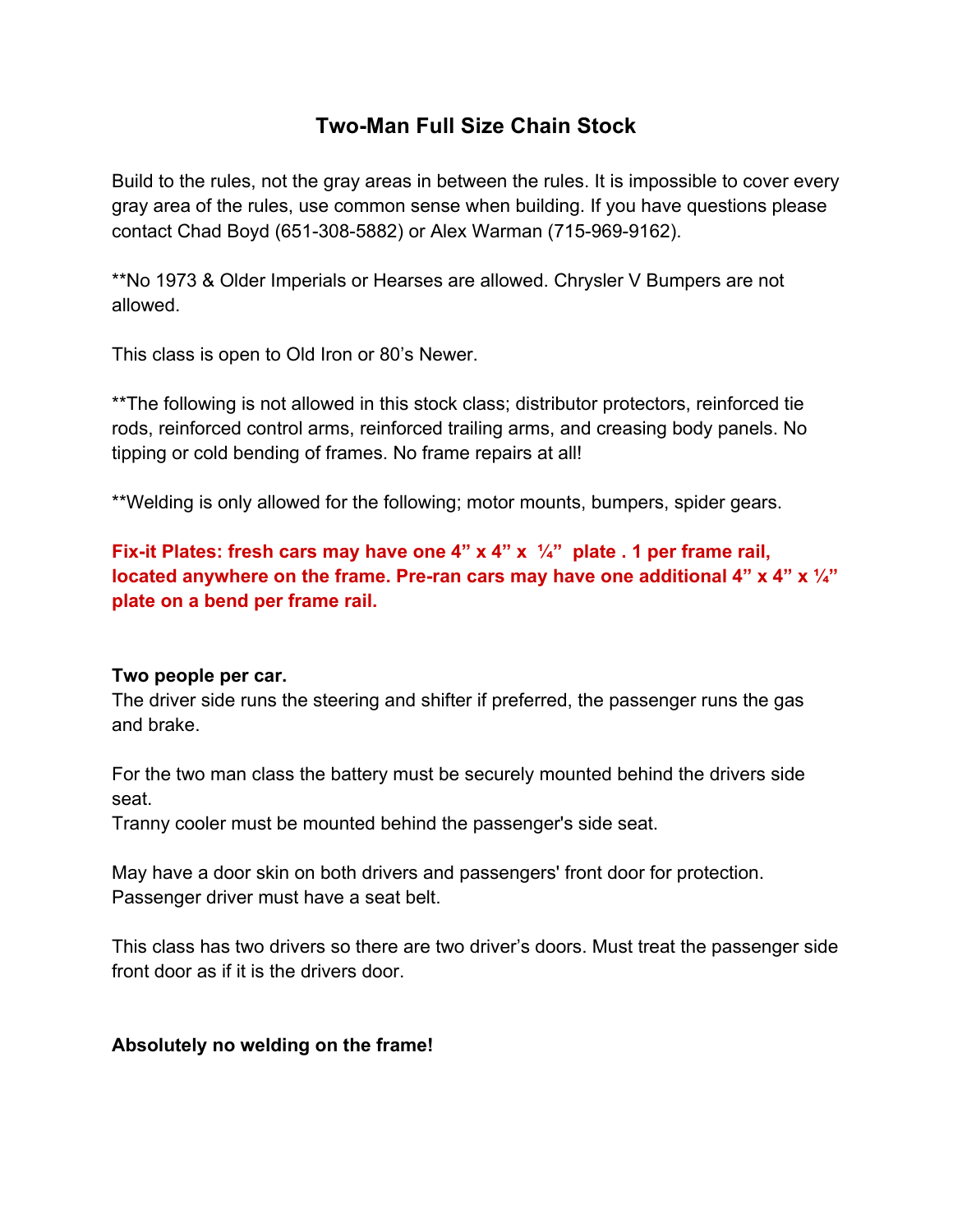- 1. Remove all glass, chrome, plastic, moldings, headliner, dash, flammable material, a/c coolant, antifreeze, trailer hitches and interior decorating.
- 2. Stock gas tanks must be removed. A small tank must be mounted in the rear seat area. The tank must be very secure and covered. Use proper rated fuel lines, plastic tanks must be in a metal box. No exceptions.
- 3. Electric fuel pumps allowed switch must be clearly marked.
- 4. No more than 2 batteries are allowed, which must be relocated to the front passenger floor, secured and covered.
- 5. Hoods must have at least a 12" x 12" opening, in case of a fire, if not running headers.
- 6. Floor shifters, ignition and wiring (hotwire) modifications allowed.
- 7. #9 wire only allowed in the door window openings. **1 spot 4 loops** : may go around the frame. No #9 wire anywhere else allowed.
- 8. Rear quarters may be dished in. No enhancing of body lines or other creasing allowed.

#### **Bumpers/Frame:**

- 1. Old iron bumpers may be used. Must be straight in design. Homemade front bumpers are permitted. If you choose to manufacture a homemade bumper it must conform to the following size limits. It can be no larger than 6' x 8' x  $\frac{1}{4}$ ", except the specified middle section. The point must taper over an area of at least 32" wide and cannot exceed 12" wide (front to back) at the tip of the point. The point may only extend out 4" from the flat part of the bumper. It may not be stuffed, square tube only. NO STACKING OF TUBING. Call if you have any questions.
- 2. Bumpers must be attached to stock bumper shocks, no extra metal. Shock bumper may be welded, no extra metal allowed. Shocks may not go more than 6" back from the center of the core support mount. Or you may hard nose the bumper to the frame.
- 3. Notching of the frame is allowed.
- 4. No pre-bending.
- 5. No creasing of the frame or square of frame.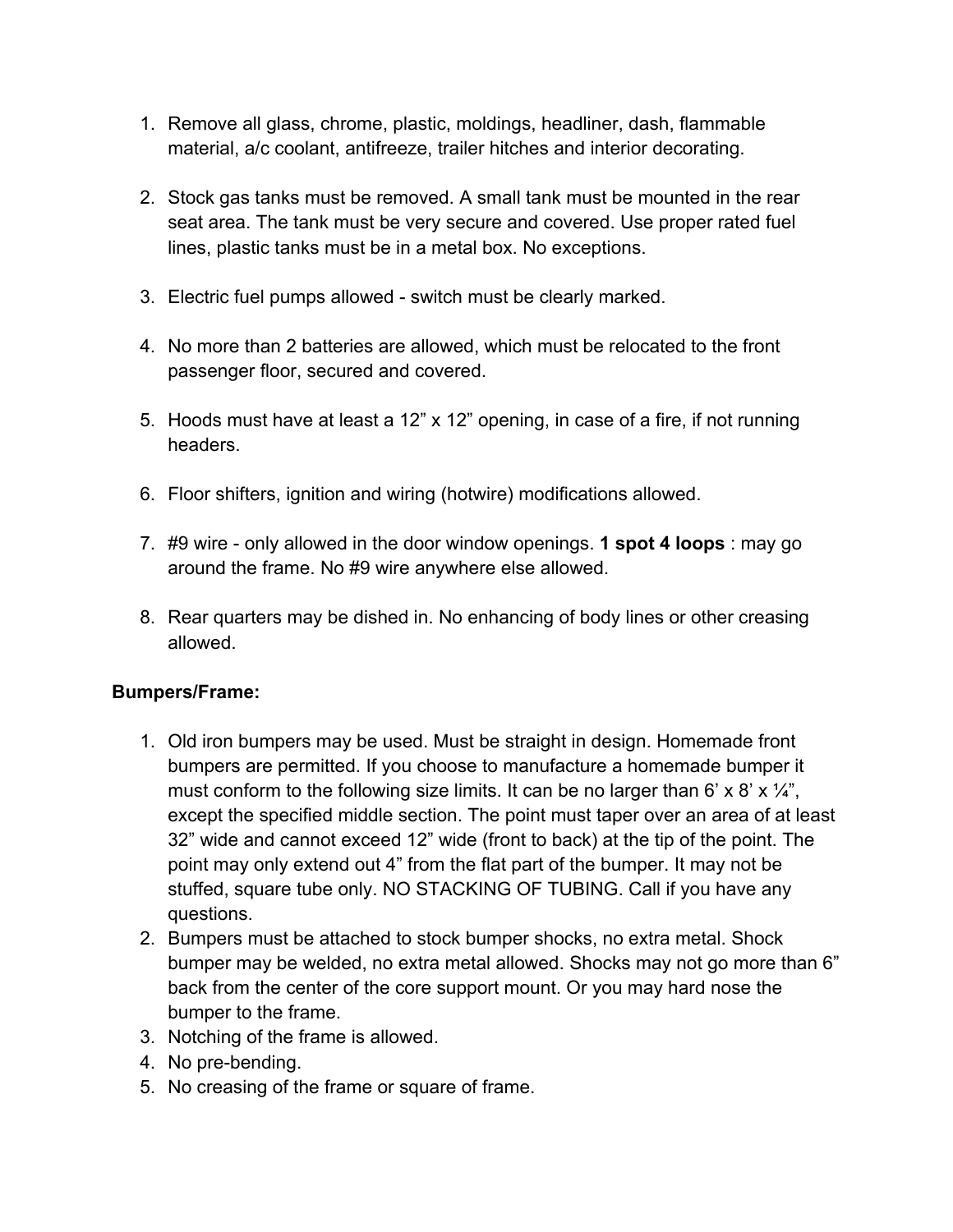- 6. '03 Ford and Mercury are allowed with the stock cradle, no exceptions to this rule.
- 7. '03 Plus No brackets or shocks inside the frame.
- **8. Fix-it Plates: fresh cars may have one 4" x 4" x ¼" plate,1 per frame rail, located anywhere on the frame. Pre-ran cars may have one additional 4" x 4" x ¼" plate on a bend per frame rail. DO NOT ABUSE THIS RULE. If rule is abused all plates will be cut off!**
- 9. 02' and older cars may cold bend.

### **Body Mounts:**

- 1. Core support bolt may be changed to  $\frac{3}{4}$ " max bolt, 5" x 5" washer max. 5" max space between core support and frame. No adding extra body bolts or mounts.
- 2. Body mounts may be switched to  $\frac{1}{2}$ " bolts. Must have a 1" body puck or stock rubber. Must be at least ¾" thick.

### **Hood/Trunk:**

- 1. Hood must be open for inspection. After you pass inspection, you may wire, chain or bolt your hood in 6 spots. Trunk in 4 spots using  $\frac{3}{8}$ " chain max.
- 2. You may have  $7 \frac{3}{8}$ " drip rail bolts between 3 drip rails.
- 3. You may have 2 max  $-3/4$ " threaded rod in core support.
- 4. Front chains (core support) may go around the bumper or frame, NOT BOTH.
- 5. Only 2 of the trunk chains may go around the frame or bumper, NOT BOTH.
- 6. 1 chain per hole or 2 strands of #9 wire per hole.
- 7. You may have 2 max  $-3/4$ " threaded rod in the trunk. Must go through the body mount hole or welded vertically to the frame. (3" max to the frame)

### **Doors:**

1. Driver's door may be welded shut for safety. Doors must be chained (2 chains per door max), wired, or welded shut. No chains or wire may go around the frame.  $2$ " x  $3$ " x  $\frac{1}{8}$ " max patch, 2 per seam.

### **Driver's Cage/ Roll Bar:**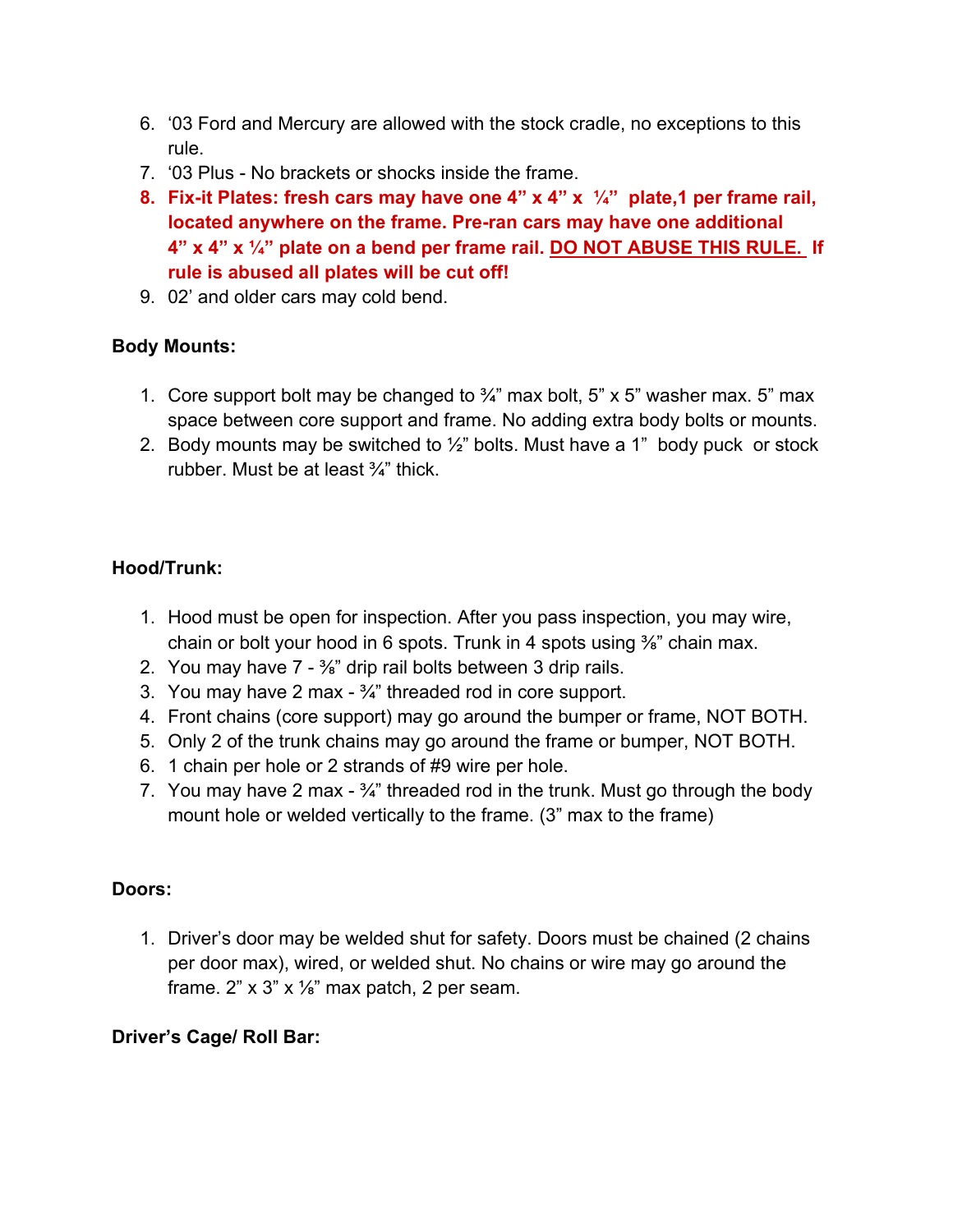- 1. You may have a 4-point cage which consists of 1 dash bar, 1 bar behind the seat, 1 bar along the driver and passenger doors. Connecting the 4 bars is allowed by welding. Cage cannot be attached in any way to the frame or body mounts. You may run a roll bar which can be attached to the roof in 2 spots. You may have one outside driver's door bar no more than 2" past the door seam. You may have 4 down bars attached to sheet metal only.
- **2. Door bars 60" max.**
- **3. Gas tank protectors: minimum of 3" away from rear sheet metal. No wider than 24".**

## **Rear-Ends:**

- 1. You may run a 5 lug car type rear end, no truck rear ends are allowed. No rear end braces at all.
- 2. You may have hump chains must go around the frame (not body), also no welding of the chains.
- 3. Rear end may be welded to make posse.

# **Engine/ Drivetrain:**

- 1. You may run a J.W. style ultra-bell. No other aftermarket ultra-bells are allowed. No aftermarket tail shaft housings. No tranny pan mid plates.
- 2. Transmission coolers are allowed but lines must be safely protected. Motors may be swapped (ex. Ford to Chevy and so on). Slider drive shafts are allowed.
- 3. Must be rubber motor mounts (aftermarket rubber mounts ok), 2 chains; 1 per side head to engine cradle. Lower engine cradle with pulley protector allowed.
- 4. You may wire springs to rear end. 1 strand #9 wire.
- 5. If you need to relocate trans cross member you can weld a piece of 2" x 2" x  $\frac{1}{4}$ " x 6" angle iron to the frame and set cross member on. You may also use a 2" x 2" x ¼" box tube straight across and must use rubber transmission mount. **Cross member must be centered on angle iron.**
- 6. '03 and Up Engine Mounting: May fabricate an engine mount pad that bolts to the upper a-arm mounting bolt and to the factory engine mounting lug in the aluminum. Cradle, mounting pad can be no wider than 8" max,  $\frac{1}{4}$ " thick, and may not connect mount to mount.

# **Suspension:**

1. On 2003 and newer only, you may add a spacer block on top or bottom of the strut to gain height. All other models may use  $2 - \frac{1}{4}$  x 2" x 4" flat strap on upper